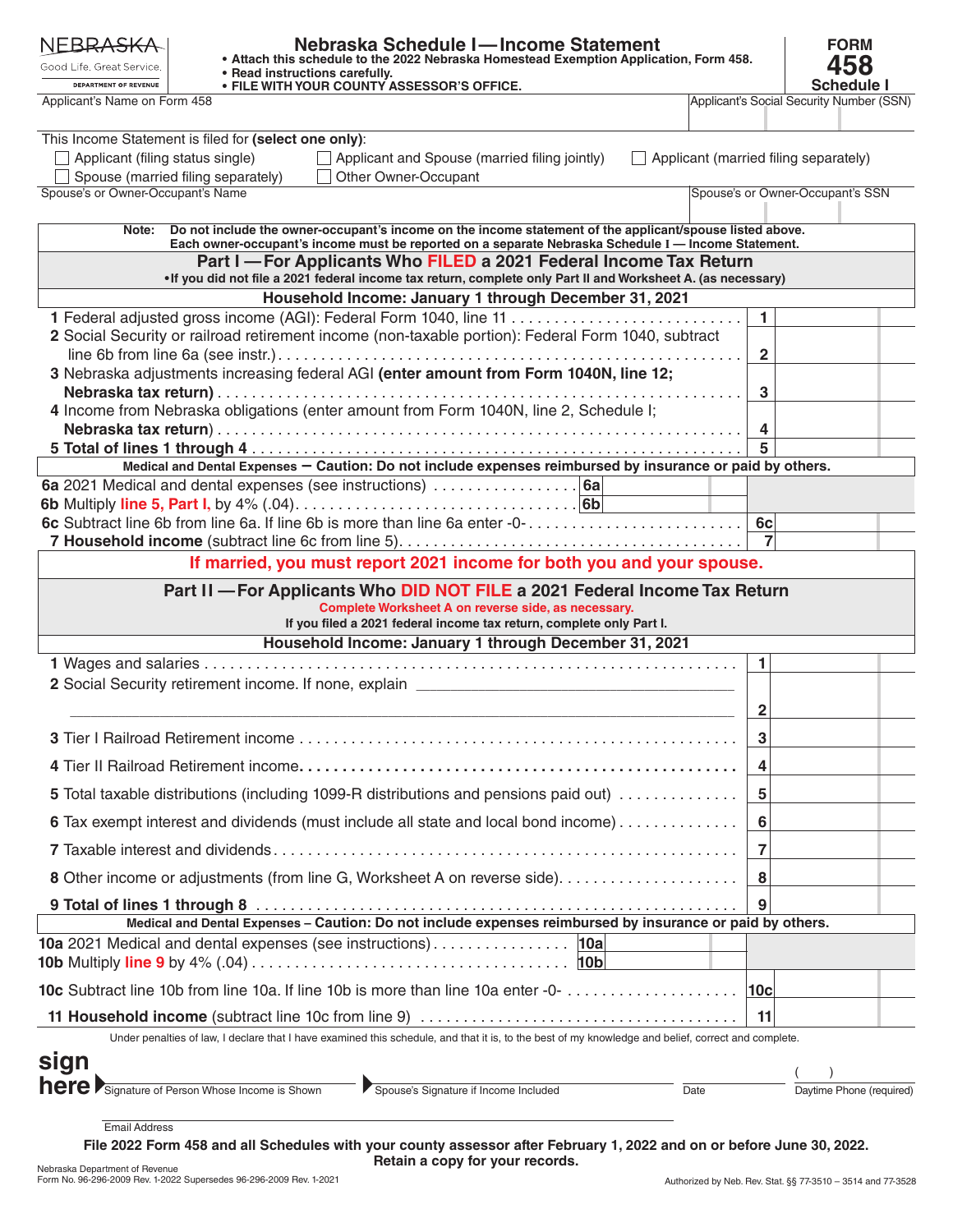| <b>NEBRASKA</b><br><b>Worksheet A-Part II</b><br>Good Life, Great Service.<br>Line 8, Other Income or Adjustments<br><b>DEPARTMENT OF REVENUE</b> |  | <b>FORM 458</b><br><b>Schedule I</b><br><b>Worksheet A</b> |  |
|---------------------------------------------------------------------------------------------------------------------------------------------------|--|------------------------------------------------------------|--|
|                                                                                                                                                   |  |                                                            |  |
|                                                                                                                                                   |  |                                                            |  |
|                                                                                                                                                   |  |                                                            |  |
|                                                                                                                                                   |  |                                                            |  |
|                                                                                                                                                   |  |                                                            |  |
|                                                                                                                                                   |  |                                                            |  |
| G Total of lines A through E, minus line F (enter this amount here and on Part II, line 8)                                                        |  |                                                            |  |

**Retain a copy for your records.**

### **Instructions**

**Who Must File.** This Form 458 Schedule I must be filed by persons applying for a homestead exemption, who are not filing as a veteran drawing compensation from the Department of Veteran's Affairs (DVA) or as a paraplegic veteran or multiple amputee whose home was substantially contributed to by the DVA. This form is to be attached to and filed with the Nebraska Homestead Exemption Application or Certification of Status, Form 458. (See Form 458 Instructions). If you filed, or would have filed as married for Nebraska individual income tax purposes for 2021, you must include income for both you **and** your spouse, even if you filed as "married, filing separately." Each additional **owner** who occupied the homestead during any part of 2021 must also report their income on a separate schedule.

**When and Where to File.** Schedule I must be attached to the Form 458 and **FILED WITH YOUR COUNTY ASSESSOR**, after February 1, 2022 and on or before June 30, 2022.

# **Specific Instructions**

**Note** – Do NOT include the following on the income statement:

- Department of Veterans Affairs disability compensation;
- Supplemental Security Disability Income (SSDI);
- Worker's Compensation Act payments;
- Child support payments;
- Aid to Dependent Children (ADC); and
- Nebraska Department of Health and Human Services aid.

Exclude Social Security payments based on **disability** for applicants and spouses under their full retirement age (generally age 66) EXCEPT for any portion of the benefits included in federal adjusted gross income (AGI). Disability benefits automatically convert to retirement benefits at full retirement age and must be reported. See [SSA Publication No. 05-10035.](https://www.ssa.gov/pubs/EN-05-10035.pdf)

# **Part I**

**Line 1, Federal AGI.** Include income as reported for federal income tax purposes on line 11, Federal Form 1040 for tax year 2021.

**Line 2, Social Security Retirement Income and/or Railroad Retirement Income.** Enter retirement benefits minus any portion included as taxable in AGI (Line 6b, Federal Form 1040, minus any amount reported on line 6a, Federal Form 1040). Do NOT subtract Medicare premiums or any other adjustments from the amount in Box 6.

**Line 3, Nebraska Adjustments Increasing federal AGI.** Report the total amount of Nebraska adjustments increasing federal AGI as shown on line 12, Nebraska Form 1040N. **Do not** reduce this amount. **Amounts on line 13 of the Form 1040N are not allowed.** 

**Line 4, Income From Nebraska Obligations.** Include the total amount of interest income from Nebraska obligations as shown on line 2, Schedule I, Nebraska Form 1040N.

**Line 5, Total of Lines 1 Through 4.** Add all amounts listed in lines 1 though 4. Put the total amount on line 5.

**Line 6a-6c, Medical and Dental Expenses.** See medical expenses instructions below.

**Line 7. Household Income.** This amount represents your household income. Household income table can be located at [revenue.nebraska.gov/PAD/homestead-exemption.](https://revenue.nebraska.gov/PAD/homestead-exemption)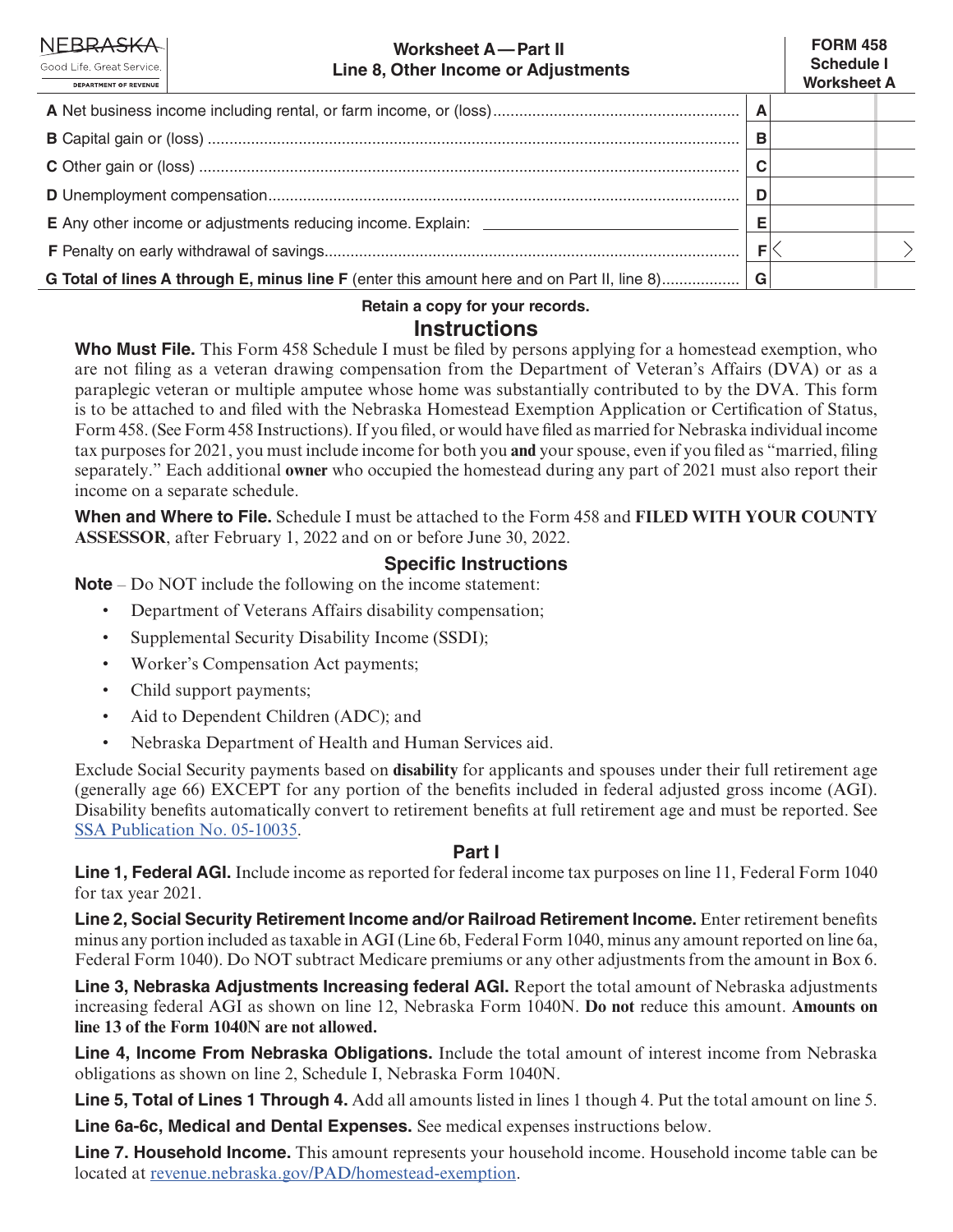### **Part II**

**Line 1, Wages and Salaries.** Include any wages, salaries, fees, commissions, tips, bonuses, etc. received in 2021, even if you do not have a Federal Form W-2. If you have a Federal Form W-2, this information is shown in Box 1.

**Line 2, Social Security Retirement Income.** Report net benefits received in 2021, as shown in Box 5, Federal Form SSA-1099. Do NOT subtract Medicare premiums or any other adjustments from the amount in Box 5.

**Line 3, Tier I Railroad Retirement Income.** Include Tier I net Social Security equivalent benefit received in 2021, as shown in Box 5, Federal Form RRB-1099.

**Line 4, Tier II Railroad Retirement Income**. Include Tier II Railroad retirement income received in 2021, as shown in Box 7, Federal Form RRB-1099-R.

**Line 5, Total Taxable Distributions.** On line 5, report the taxable amount from Box 2(a), Form 1099-R. Report any taxable portion of any pensions received. Do not report any amount from a qualified IRA rollover. See Federal Form 1099-R and IRS Publication 590.

**Line 6, Tax Exempt Interest and Dividends.** Report the total interest received in 2021 on tax exempt obligations as shown in:

- 1. Box 8, Federal Form 1099-INT (Interest Income) or similar statement;
- 2. Box 11, Federal Form 1099-OID; and
- 3. Box 11, Federal Form 1099-DIV.

State and local bond income from both Nebraska and out-of-state obligations must be included. Include any exempt interest from a mutual fund or other regulated investment company. Do not include interest earned on your IRA, or excludable interest on series EE bonds. (see Federal Form8815).

**Line 7, Taxable Interest and Dividends.** Include your total interest and dividends received in 2021, as shown in:

- 1. Box 1 and Box 3, Federal Form 1099-INT (Interest Income) or similar statement;
- 2. Box 1 and Box 2, Federal Form 1099-OID; and
- 3. Box 1a and Box 2a, Federal Form 1099-DIV.

Interest and dividends from all U.S. government obligations must be included.

**Line 8, Other Income or Adjustments.** Complete Worksheet A and enter the amount from line G.

**Line 9, Total of Lines 1 Through 8.** Add all amounts listed in lines 1 through 8. Put total amount on line 9.

**Line 10a-10c, Medical and Dental Expenses.** See medical expenses specific instructions on next page.

**Line 11. Household Income.** This amount represents your household income. Household income table can be located at [revenue.nebraska.gov/PAD/homestead-exemption.](https://revenue.nebraska.gov/PAD/homestead-exemption)

> **Medical Expenses Instructions Part I, Line 6a or Part II, Line 10a**

"Medical expenses paid" includes all 2021 medical expenses incurred for and paid by the applicant, spouse, or owner-occupant.

In general, medical expenses include any payments you made that would qualify for the income tax medical expenses deduction on Federal Form 1040, Schedule A, line 1; except payments for the treatment of a dependent who is not an owner-occupant of the homestead. Include all amounts that were paid during 2021, regardless of when the care was received. If your insurance company paid the service provider directly for part of your expenses, and you paid only the amount that remained, include ONLY the amount you paid. **Do not include** amounts paid on your behalf directly to the service provider by any other person or governmental unit. IRS Publication 502 contains more information on medical and dental expenses.

**Reimbursements.** Do not include any amounts you paid that have been or will be reimbursed by insurance.

**Doctors, Dentists, Hospitals.** Include amounts paid for medical services such as:

- 1. Payments to doctors, dentists, osteopaths, nurses, chiropractors, and other licensed medical practitioners;
- 2. Payments to hospitals or licensed nursing care facilities; and
- 3. Payments for purchases of medical equipment, crutches, hearing aids, eyeglasses, contact lenses, dentures, etc.

Do not include funeral, burial, or cremation costs.